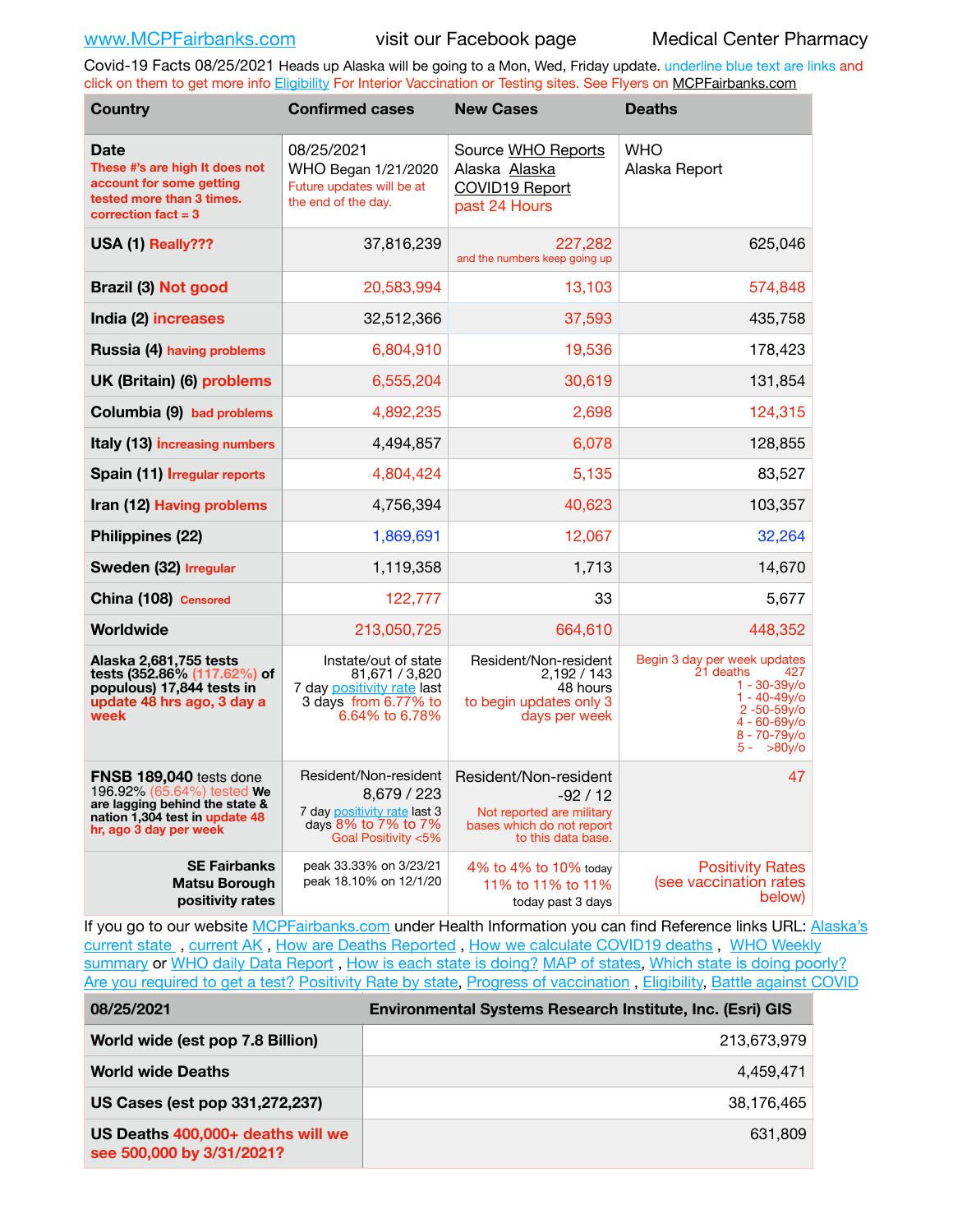# Impact of COVID-19 on the US Healthcare system

Estimated US Population 331.3 million 230.67% (76.89%) have been tested (763.5 million) Estimated 5% of US population will test positive for Covid-19 16.56 million (currently 38.2 Million (11.53%) of population tested positive vs Alaska (10.75%) we have currently tested an est. 763.5 million based on 38.2 mill that have tested positive discount some of these numbers by 67% to account for multiple testing of same person.

If 8% will require hospitalization of the 16.56 million positive cases, we would need 1.325 million beds. Estimated by the American Hospital Association there are 800,000 staffed beds available.

The US has 2.8 hospital beds per 1000 our needs could be 56, China had 4.3, Italy 3.2, South Korea 12.3

The USNS Mercy and Comfort added 2,000 staffed beds, not ICU Of these estimated to be admitted to ICU 860,000. to ICU beds The US has 16,000 ICU beds we have 68,000-85,000 beds ve have 68,000-85,000 beds

US could need 299,000 beds with ventilators  $\leq$ 16,000 ventilators

 The Needs

**Summation:** Estimated needs could be 1.325 million hospitalized beds for just COVID-19 patients alone. If positives represents 5% of test run, then approximately 763.5 million have been tested, we have no idea how many tests have been run or how many multiple tests conducted on the same person, resulting in 38.2 million positive tests run with 631,809 with 2,655 deaths in the past 48 hours, ave 2320/day. In AK, with 81,671 positive cases 10.75% of Alaska, 1,951 hospitalizations, and 427 deaths. Hospitalization rate is 2.39% of those that test positive, Death Rate 0.54% overall or 21.89% of those hospitalized. Those >60 y/o represent 15% of positive cases, yet represent 80% of deaths. 740,300 vaccines given equal approximately 345,423 (45.45%) completed series and 394,877 (51.96%) vaccinated once of population.

Normal ICU stay 5-7 days, estimated ICU stay for COVID-19 2-3 weeks and they could tie up a ventilator for that length of time also, helping only 1/3 as many patients.

This is why we need to flatten the curve by social spacing and only essential travel.

Expected Death (these are just estimates based on other countries) if 5% of the US Population (16.56 million) test positive we are now at 29.137 million positive (8.8%) and if

1% die = 165,600 people

2% die = 311,200 people

3% die = 496,800 people

6% die = 993,600 people obviously we have passed the 1.325 million positive cases we are 29.137 million so if 5% of the US population (16.56 million) test positive and 6% of those die = 993,600 deaths if no vaccine, or if 3.09% (511,704) will die, but we are 104.8% of the way there in 52 weeks (1 year).

World wide death rate of positive tests actually 2.09%. The US is at 631,809 1.65% of those actually tested positive, that is 70% lower death rate than when we started in 3/2020 , started at 6%. But we are slipping Death % have gone from 1.67 to 1.82%. There are 7.8 Billion people in the world 331 million live in the US (4.2% of the world's population) 11.53% have tested positive. The US deaths represents 14.17% of the world's death numbers and 17.87% of worldwide confirmed cases.

In comparison to the flu in the US.

CDC Estimates. From 2010 to 2016, the flu-related death rate was between 12,000 and 56,000, with the highest season being 2012 to 2013 and the lowest being 2011 to 2012. Most deaths are caused by complications of the flu, including pneumonia or a secondary bacterial infection of the heart or brain. or 2,000 to 9,333 per year. In 2020 in the US has 19 million cases 180,000 hospitalized and 10,000 (0.052%) have died, typically it is 2% will die, compared to 1.65% with COVID19. 230.67% (US), 352.86% (Alaska), & 196.92% (Fbks) are still too few to protect us from future outbreaks. Experts feel that we need either need people to get infected with the virus and develop antibodies or get vaccinated to create immune antibodies to protect us, that we need >60% of the population to have positive antibody tests and preferably 70-90%, one expert felt they would not feel confident til >85% were positive, to give assurance (herd immunity) in order to go without masks and social distancing. NY City seems to have the highest number at 20%. Testing is so important. Currently we are testing at 42.76 Million tests per month. At this rate to test everyone once it will take 7.67 months or over 0.67 years. To test 3 times it would take 23.01 months or 2 years

The [Flu](https://lnks.gd/l/eyJhbGciOiJIUzI1NiJ9.eyJidWxsZXRpbl9saW5rX2lkIjoxMDMsInVyaSI6ImJwMjpjbGljayIsImJ1bGxldGluX2lkIjoiMjAyMTAyMjYuMzYwNDA3NTEiLCJ1cmwiOiJodHRwczovL3d3dy5jZGMuZ292L2ZsdS93ZWVrbHkvb3ZlcnZpZXcuaHRtIn0.ePMA_hsZ-pTnhWSyg1gHvHWYTu2XceVOt0JejxvP1WE/s/500544915/br/98428119752-l) (Influenza kills approximately 1-2% of those infected ([1.6% positivity in Alaska](http://dhss.alaska.gov/dph/Epi/id/SiteAssets/Pages/influenza/trends/Snapshot.pdf) zero deaths for flu), SARS killed 800 people total, COVID19 appears to kill 1.65% (631,809 of those that test positive (11.53% of US COVID) or 17.5% less deadly than the flu and seems to be more contagious. (Seems to spread more readily) [Flu](https://lnks.gd/l/eyJhbGciOiJIUzI1NiJ9.eyJidWxsZXRpbl9saW5rX2lkIjoxMDEsInVyaSI6ImJwMjpjbGljayIsImJ1bGxldGluX2lkIjoiMjAyMTAyMjYuMzYwNDA3NTEiLCJ1cmwiOiJodHRwOi8vZGhzcy5hbGFza2EuZ292L2RwaC9FcGkvaWQvUGFnZXMvaW5mbHVlbnphL2ZsdWluZm8uYXNweCJ9.oOe3nt2fww6XpsNhb4FZfmtPfPa-irGaldpkURBJhSo/s/500544915/br/98428119752-l)  [rates dropped from 300 to single digits this year](https://lnks.gd/l/eyJhbGciOiJIUzI1NiJ9.eyJidWxsZXRpbl9saW5rX2lkIjoxMDEsInVyaSI6ImJwMjpjbGljayIsImJ1bGxldGluX2lkIjoiMjAyMTAyMjYuMzYwNDA3NTEiLCJ1cmwiOiJodHRwOi8vZGhzcy5hbGFza2EuZ292L2RwaC9FcGkvaWQvUGFnZXMvaW5mbHVlbnphL2ZsdWluZm8uYXNweCJ9.oOe3nt2fww6XpsNhb4FZfmtPfPa-irGaldpkURBJhSo/s/500544915/br/98428119752-l) note the start of mask wearing impacted flu numbers.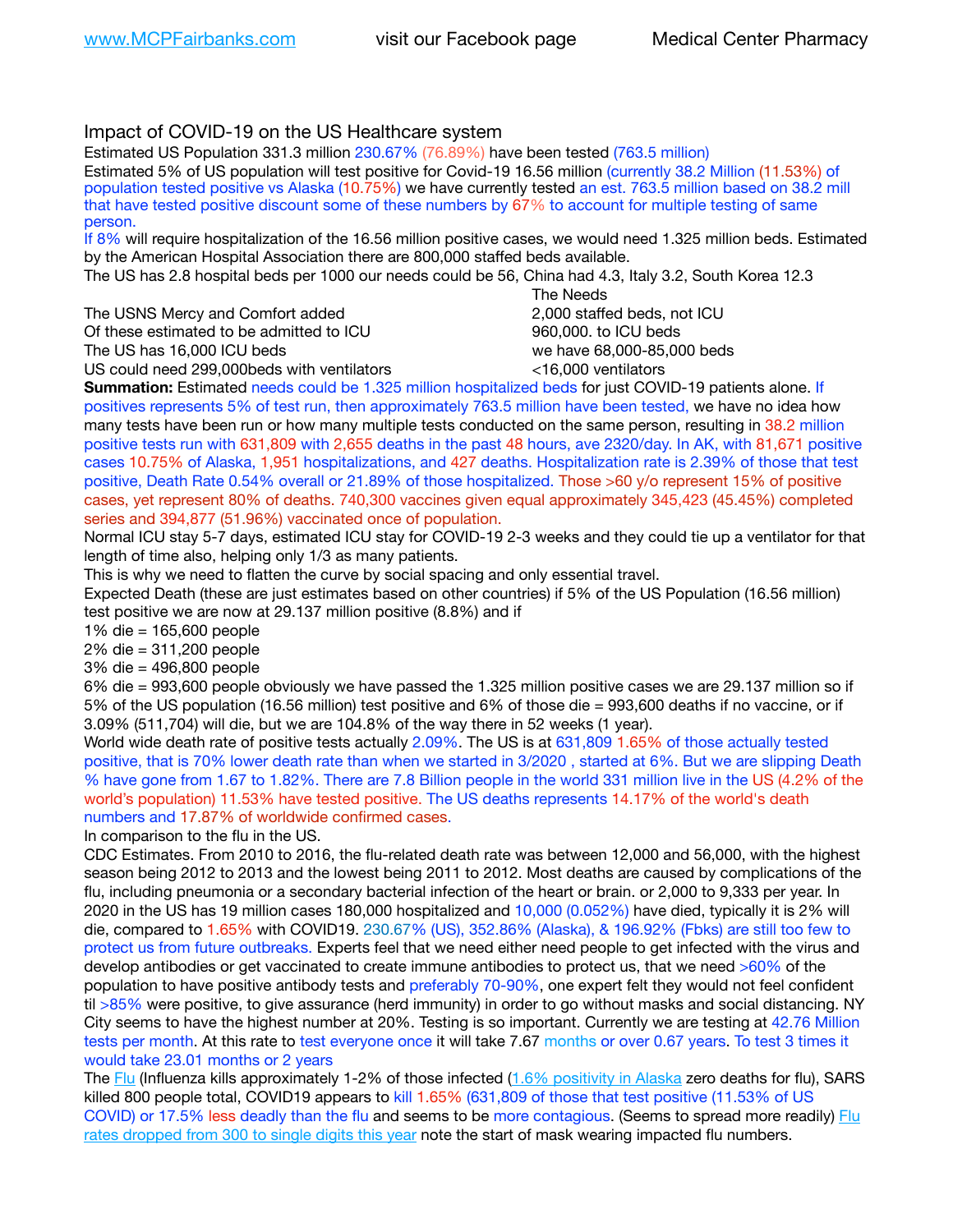Alaska has 81,671 so far 8,679 in Fairbanks or 1 of every 9 of Alaskans, and with 47 of 427 deaths 1 in 9, the first case was transient foreign airline crew member. Interesting, the Source of Alaska's SARS-Cov2 virus originated not from East Asia by travelers or the west coast (Washington where it was first observed) , but came from the east coast of the US, and they were inoculated first from Europe, accordingly from New York's Governor and CDC. Currently 39 Variants known, only 13 of major concern in the US. (Europe's (china's)) Primary, plus an Ohio variant (COH.20G/501Y), California, [UK](https://www.cdc.gov/coronavirus/2019-ncov/transmission/variant-cases.html) (B.1.1.7), (7) South African (1.351), India (Delta), Delta-Plus, Peru (Lambda(C.37)) and (2) Brazil (P.1), we have seen 5, Europe's (China) [variant](https://www.webmd.com/lung/news/20210318/cdc-who-create-threat-levels-for-covid-variants?ecd=wnl_cvd_031921&ctr=wnl-cvd-031921&mb=kYbf7DsHb7YGjh/1RUkcAW0T6iorImAU1TDZh18RYs0=_Support_titleLink_2), California, Brazil, UK, South Africa, India (delta) now representing 96% of new tests in Alaska so far, the last 4 in particular as they have a 50% increase in transmissibility vs 20% in the others over the China variant, the delta variant is 50% more transmissible than the UK (B.1.1.7)version. For the latest in [Variance issues in Alaska](https://lnks.gd/l/eyJhbGciOiJIUzI1NiJ9.eyJidWxsZXRpbl9saW5rX2lkIjoxMDgsInVyaSI6ImJwMjpjbGljayIsImJ1bGxldGluX2lkIjoiMjAyMTA4MDUuNDQxMzM4NzEiLCJ1cmwiOiJodHRwOi8vZGhzcy5hbGFza2EuZ292L2RwaC9FcGkvaWQvc2l0ZWFzc2V0cy9wYWdlcy9odW1hbmNvdi9BS1NlcUNvbl9HZW5vbWljU2l0dWF0aW9uUmVwb3J0LnBkZiJ9.wjCZc7vYm_CIgdjPTJyJ9ehoQjtub_KeZLTKgTIA69A/s/500544915/br/110405970878-l)

**Best practice protection** is good personal Hygiene do not touch eyes, nose, mouth, wash hands frequently for at least 20-30 seconds, before you touch your face, and observe personal spacing of 6-18 feet. Remove your shoes in your house, frequently clean surface areas, let the cleaner sit 15-20 sec before wiping off. **We are recommending to wear any kind of mask.**

Drug treatment is being researched, but as yet not been verified, only suggested. Best to isolate those sick and isolate those most susceptible (old and preconditioned with risk factors)

**Risk factors:** Cardiovascular disease (56.6%), Obesity (41.7%), Diabetes (33.8%), age >60, respiratory problems, especially smokers or those who vape, High Blood Pressure

If you have been exposed self isolate for 2-4 weeks

One episode in China, a man tested negative for 27 days before showing symptoms. So Isolation may want to be considered up to 4 weeks not just 10-14 days.

Italy 1 in 10 positive cases admitted to ICU due to Hypoxic failure requiring mechanical ventilation. In NY it was 1 in 7 that required hospitalization, of the 5700 hospitalized 2634 were discharged (79% (2081)) or added (21%(553)), 9 in 10 put on a ventilator died.

Public policy development and education is important. **How Long does Covid-19 stay on objects** Air (droplets in air, sneeze/cough) up to 3 hours

| $\frac{1}{2}$ and $\frac{1}{2}$ and $\frac{1}{2}$ and $\frac{1}{2}$ and $\frac{1}{2}$ and $\frac{1}{2}$ and $\frac{1}{2}$ are $\frac{1}{2}$ | $W_{\rm V}$ to a find the set of $W_{\rm V}$ |                            |  |
|---------------------------------------------------------------------------------------------------------------------------------------------|----------------------------------------------|----------------------------|--|
| Copper                                                                                                                                      | 4 hrs                                        |                            |  |
| skin (SARS-COV2)                                                                                                                            | 9.04 hrs                                     | (Influenza virus 1.82 Hrs) |  |
| droplets on skin (sneeze)                                                                                                                   | 11 hours                                     |                            |  |
| Cardboard (Amazon Box)                                                                                                                      | 24 hrs                                       |                            |  |
| Plastic surfaces/Stainless Steel                                                                                                            | 72 hour                                      |                            |  |
|                                                                                                                                             |                                              |                            |  |





## Updated graph numbers.

| Project outward                |  |                        |
|--------------------------------|--|------------------------|
| Exhalation can spray           |  | $1.5$ m $(4.9$ ft)     |
| spittle (droplets)             |  |                        |
| Coughing                       |  | $2 \text{ m}$ (6.6 ft) |
| Sneeze                         |  | 6 m (19.7 ft)          |
| Development of immune response |  |                        |

Early viral testing tests to see if you currently have the virus. Later antibody testing tells us if you have been exposed and survived. But does not tells us if you have immunities to the virus. We will need to have both tests done in order to open the community..

0.00% 22.50% 45.00% 67.50% 90.00% 10-19 20-29 30-39 40-49 50-59 60-69 70-79 >80 Which Age group have received What % of the vaccine What % of the Age Group have been Vaccinated



Viral Antigen and Viral RNA tells us you have the disease and can spread the disease and if you can or are currently sick. IgM (short term) and IgG (long term antibodies) tells us you have experienced the virus or had the vaccine, and got over it. You may be resistant if your [antibody levels](https://www.cdc.gov/coronavirus/2019-ncov/lab/resources/antibody-tests.html) are high enough. [Current](https://l.facebook.com/l.php?u=https://www.itv.com/news/2020-10-26/covid-19-antibody-levels-reduce-over-time-study-finds?fbclid=IwAR3Dapzh1qIH1EIOdUQI2y8THf7jfA4KBCaJz8Qg-8xe1YsrR4nsAHDIXSY&h=AT30nut8pkqp0heVuz5W2rT2WFFm-2Ab52BsJxZZCNlGsX58IpPkuVEPULbIUV_M16MAukx1Kwb657DPXxsgDN1rpOQ4gqBtQsmVYiWpnHPJo2RQsU6CPMd14lgLnQnFWxfVi6zvmw&__tn__=-UK-R&c%5B0%5D=AT1GaRAfR_nGAyqcn7TI1-PpvqOqEKXHnz6TDWvRStMnOSH7boQDvTiwTOc6VId9UES6LKiOmm2m88wKCoolkJyOFvakt2Z1Mw8toYWGGoWW23r0MNVBl7cYJXB_UOvGklNHaNnaNr1_S7NhT3BSykNOBg) [View of antibodies/immunity](https://www.livescience.com/antibodies.html)[.](https://www.itv.com/news/2020-10-26/covid-19-antibody-levels-reduce-over-time-study-finds) We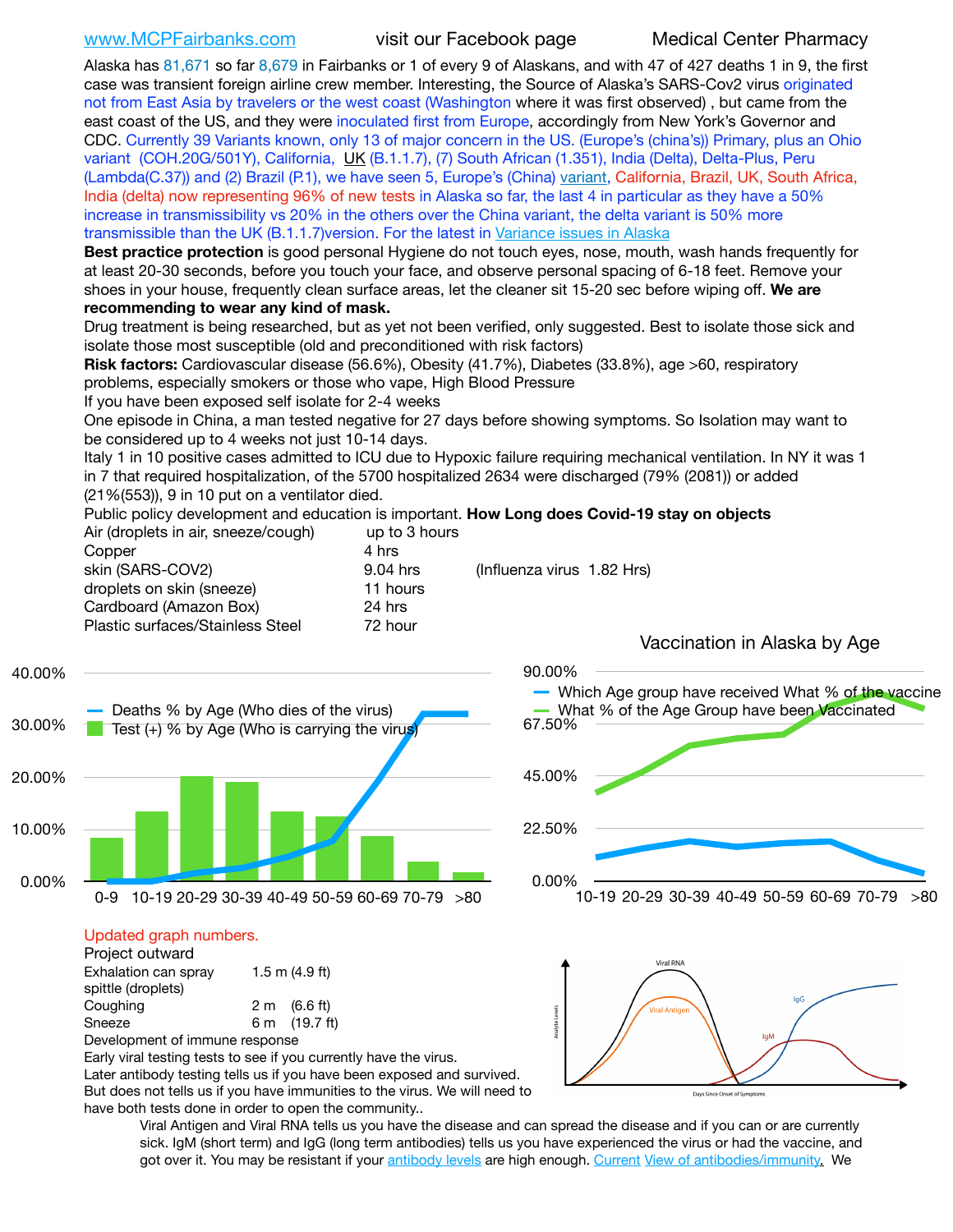[www.MCPFairbanks.com](http://www.MCPFairbanks.com) visit our Facebook page Medical Center Pharmacy

have tested currently 352.86% (117.62%) of the Alaskan population and over little over 230.67% (76.89%) of the US population, discount these numbers by 67% to reflect multiple testing of the same person. To be safe, we need at least 25% to see if we are making progress,  $60\%$  to [barely qualify](https://www.nature.com/articles/d41586-020-02948-4) to be safe, and  $70-90\%$  to be assured we will not see a second wave of sickness. Some experts will [not feel safe til we are at 85%](https://www.bannerhealth.com/healthcareblog/teach-me/what-is-herd-immunity). See bottom of last page to see how and where in Alaska do we and each of the boroughs stack up, compared to other states and the nation. Three types of clinical laboratory COVID-19 or SARS-CoV-2 tests are being developed:

 Molecular Gene sequencing (current method), Viral antigen (testing parts of the virus), Host antibody tests (serology). They detect the virus in different ways.

Mask & [Mask Usage:](https://www.nationalgeographic.com/history/2020/03/how-cities-flattened-curve-1918-spanish-flu-pandemic-coronavirus/) N95 filter out 95% of the particles in the air 3 microns in size or larger.

| Mold sizes are abou |  |  |  |
|---------------------|--|--|--|
|---------------------|--|--|--|

| Conflict                                                 | Comba<br>t Death | Past<br>48<br>hours |
|----------------------------------------------------------|------------------|---------------------|
| <b>Revolutionary</b><br>War                              | 8,000            |                     |
| Civil War                                                | 214,938          |                     |
| <b>World War I</b>                                       | 53,402           |                     |
| World War II                                             | 291,557          |                     |
| <b>Korean Conflict</b>                                   | 33,686           |                     |
| <b>Vietnam</b>                                           | 47,424           |                     |
| <b>Gulf War</b>                                          | 149              |                     |
| Afghanistan                                              | 1,833            |                     |
| <b>Iraq</b>                                              | 3,836            |                     |
| <b>1918 Flu</b>                                          | 675,000          |                     |
| 9/11 deaths                                              | 2,977            |                     |
| <b>COVID19 deaths</b><br>from 1/20/2020 to<br>08/25/2021 | 631,809          | 2,655               |

are are about 10-12 microns in size. Bacteria are larger, so is dust, Gas molecules and viruses are smaller. PM2.5 are 2.5 microns in size. **Viruses** can be 1 micron in size, 0.3 micron in size, or 0.1 microns in size, so they **will pass right through**. **We recommend wearing any mask, the mask may provide up to 5 times the protection** ver **wearing no mask at all**. It still **does not protect** the wearer from contracting the infection, it **can inhibit** the spreading, something is **better than nothing at all**. **Remember there is a clean side ( the side towards you) and a dirty side,** the side to the contaminated air is dirty. If you are COVID positive then this is reversed.

When handling the mask, do not touch the dirty side and then touch your face, Wash properly your hands first after touching the dirty side before touching your face. If you are infected the dirty side is the inside surface of the mask. Wash your homemade mask in hot water wash >133F (for at least 10 minutes) and rinse to sanitize with high heat >133F Plus and a weak bleach or peroxide (not Both) the mask. Daily if possible. If you are a frontline health care provider with a homemade fabric mask 2 hours. Do not touch the dirty side.

Mask usage: 5/13/21 While the CDC has changed it's recommendations for those who have gotten vaccinated to go mask free, except on Mass Transportation such as buses and airline, or when in crowded situations, like concerts.

Those that have not been vaccinated are still advised need to wear a mask, they are now the population at risk.

The risk has now increased for those non-vaccinated folks. They no longer have the masked people in the community to protect them. While those who have been vaccinated will not get sick or as sick. They can still pass, much more easily without the masks, the virus to those who have not been vaccinated to make them sick.

Therefore, it is even **more imperative** that those that have not been vaccinated, wear a mask to protect themselves, or get vaccinated. The sea of those with the potential to have the virus now are those <12 y/o of age, those >  $12y$ /o who have not been vaccinated, or those who have been vaccinated and are transitory carriers. Currently, this is about 50% of the US population and about 60% of the Alaskan population. And about 80% of all children under 18y/o at this moment.

**Alcohol solutions** should be 60-80% alcohol **70%** is optimal. **Keep wet and rub 30 seconds**, or Happy Birthday song sung 3 times. **Hydrogen peroxide diluted to 2%** or 4 teaspoonful per quart of water (20ml per 946ml) Bleach the same ratio **Vinegar and ammonia are good cleaning agents, but not disinfectants**. **Do not mix** any of these agents together, toxic fumes can result. **Disinfectants, in order to be effective**, should remain on the applied surface, to be cleaned moist **(wet) for 30 seconds to 4 minutes** depending on material. Caution may dissolve glue or adhesives or bleach and discolor items, check with manufacturers. Do not let it get inside electronic devices. UV (10 minutes), [UV light](http://www.docreviews.me/best-uv-boxes-2020/?fbclid=IwAR3bvFtXB48OoBBSvYvTEnKuHNPbipxM6jUo82QUSw9wckxjC7wwRZWabGw) only kills where it can see.

## **Myths**

Taking hot baths, using colloidal silver, eating garlic soup, gargling with bleach are not proven to be effective. We have already seen using chloroquine taking the wrong form in the wrong dose can be fatal, one death and one critically injured. (see Arizona couple after listening to the past-president)

**We have heard of all kinds of cures.** To date there is no curative or preventative treatments, only supportive therapy. At this point there is **no proof** that Quinine, zinc, Hydroxychloroquine, Chloroquine, or Vitamin C works.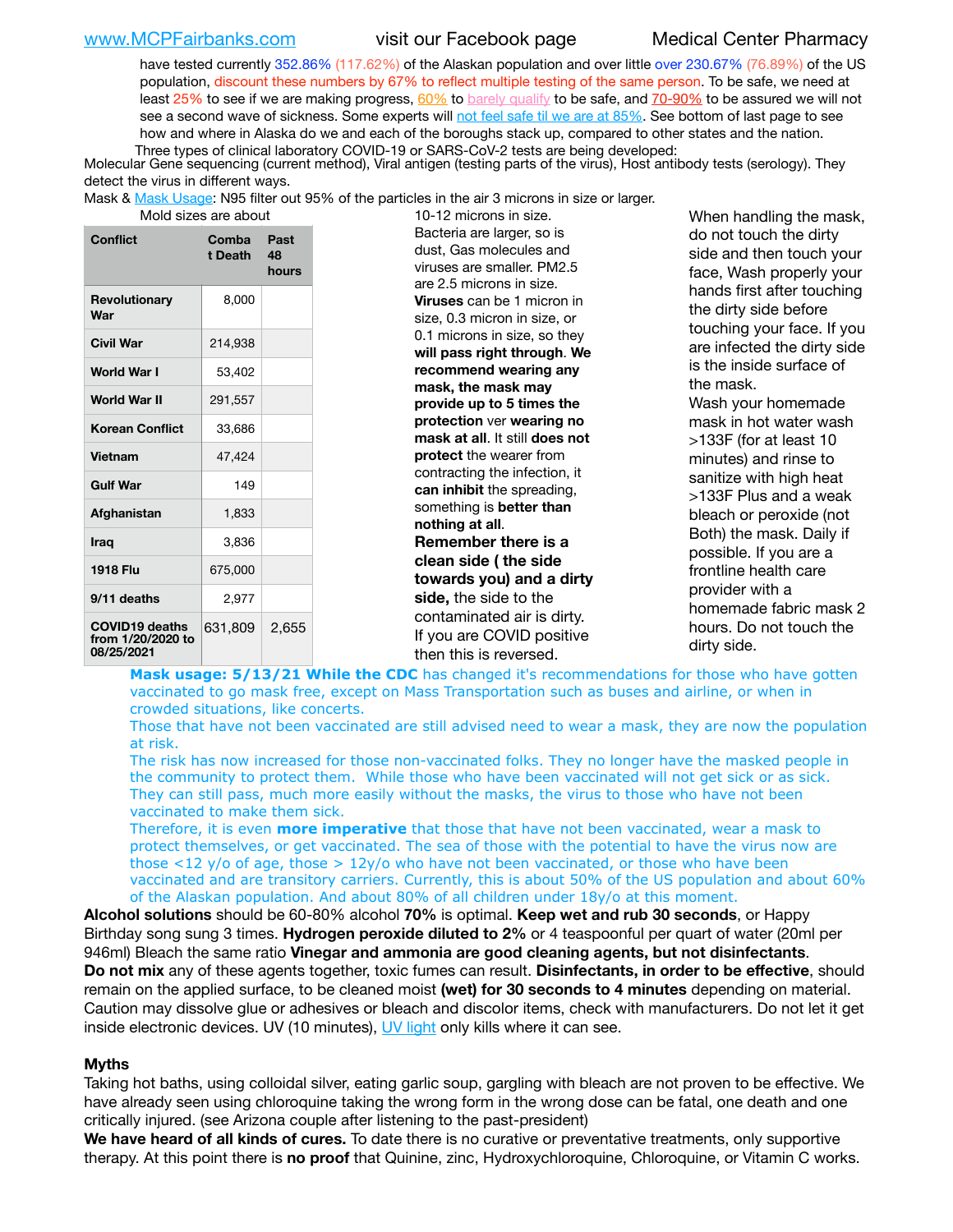# [www.MCPFairbanks.com](http://www.MCPFairbanks.com) visit our Facebook page Medical Center Pharmacy

As they say wives-tale at best, irresponsible reporting most likely. We have seen no information that they work. There have been ineffective dosing issues, over-dosing issues, permanently killing the senses of smell or taste, inappropriate usage, cardiac arrhythmias, and death from the usage of these agents have been reported. The virus may die out with heat of summer, or cold weather, this is a myth, There are a couple of studies at show the virus can withstand 98F. We know the body tries to use up to 104F to potentiate our immune system, to kill viruses. Taking NSAID, Aspirin, Ach-Inhibitors, Arb's and you get the COVID-19 infection are not contraindicated and no clinical evidence that says you should stop any of these classes of medications. It would be misguided and ill advised if you did so, In other words, Unless your doctor makes changes, keep taking your medications unless told to do otherwise.

**Vaccine Myths and Fake information:** There are no microchips, tracking devices, fetus tissue, at all in the vaccines. Vaccines will not and can not change your DNA., It can not change the fertility of men or women. It seems to be safe to the fetus and pregnant women. You should continue to wear a mask til we get to Herd Immunity levels, but can remove masks if you are outdoors, but not at concerts where you are close together. You should still get vaccinated (complete series) even if you got COVID. If you have some of the co-morbidities, it is important that you do get vaccinated, the side effects of the vaccine will be milder and survivable than getting COVID. When you have questions, ask a pharmacist or your doctor.

As of 12/21/20, DHSS was aware of 11 reports regarding possible allergic reactions from Alaska's hospitals to CDC: Bartlett Regional Hospital (8), Providence Alaska (2) and Fairbanks Memorial Hospital (1). Two were identified as anaphylaxis and one of those resulted in hospitalization for ongoing monitoring. In the other three cases, symptoms were mild and not considered anaphylaxis. the hospitalized patient has been discharged and is doing well. The CDC said there appears to be no obvious geographic clustering of these reactions, nor was a specific production lot involved. People who experience anaphylaxis after the first dose should not receive

a second dose, according to CDC recommendations. For being one of the first states in that nation to start vaccinating, those <16y/o, we have slowed down vaccinations to where we are now way behind. More people are getting sick more frequently. Soon we will have more deaths. Due to vaccination resistance, Alaska has pushed itself into near last place, in the nation, as to when we will reach "herd immunity". This is the date when we can safely remove our masks and other restrictions.

Check our website [www.MCPFairbanks.com](http://www.MCPFairbanks.com) for the 13 testing sites in the interior of Alaska.

Who is eligible now? All Alaskans >12 y/o, can receive the Pfizer vaccine and those >16 y/o can receive all of the other vaccines, all visitors can get vaccinated. Johnson and Johnson, has been reinstated, but I would



caution not to give it to women 12-50 years old. For details about eligibility, to find a provider visit [covidvax.alaska.gov.](https://lnks.gd/l/eyJhbGciOiJIUzI1NiJ9.eyJidWxsZXRpbl9saW5rX2lkIjoxMDYsInVyaSI6ImJwMjpjbGljayIsImJ1bGxldGluX2lkIjoiMjAyMTAxMjguMzQwODU3NjEiLCJ1cmwiOiJodHRwOi8vZGhzcy5hbGFza2EuZ292L2RwaC9FcGkvaWQvUGFnZXMvQ09WSUQtMTkvdmFjY2luZS5hc3B4In0.-Xwhl42jAWOMS7ewfS85uxwrwjohCso3Sb81DuDKtxU/s/500544915/br/93796640171-l) for vaccination sites or call 1-907-646-3322 for questions [covid19vaccine@alaska.gov](mailto:covid19vaccine@alaska.gov?subject=COVID19%20Vaccine%20questions) 9 am – 6:30 pm Monday - Friday and 9 am-4:30 pm Saturday and Sunday. You may be put on hold, but you will not need to leave a message for a return phone call if you call within business hours. Keep these tips in mind when scheduling. checkout our website [www.MCPFairbanks.com](http://www.MCPFairbanks.com) Please keep these tips in mind when scheduling. Be sure to keep and save your proof of vaccination cards as you may need it for travel purposes in the future.

Gao Fu, the director of the China Centers for Disease Control, admitted on 4/10/2021 that the country's vaccines don't exactly give Covid-19 a knockout blow. One study from Brazil found that the vaccine from the Chinese company Sinovac was 50.4% effective, compared to Pfizer's 97%. Fu said the government is looking for ways to boost effectiveness.

# Many Alaskans live with underlying health concerns

You can not change your age but you can affect change with other risk factors. Nov. 17, 2020 for more information check out [Alaska DHSS Insights](http://dhss.alaska.gov/dph/Epi/id/Pages/COVID-19/blog/20201117.aspx)

Epidemiologists within the Section of Chronic Disease Prevention and Health Promotion analyzed reports from about 8,500 randomly-selected Alaska adults who participated in the annual [Behavioral Risk Factor Surveillance System \(BRFSS\)](http://dhss.alaska.gov/dph/Chronic/Pages/brfss/default.aspx) telephone survey between 2016 and 2018. About 67% of Alaska adults — two out of three — have at least one of the following ongoing health concerns that have been shown to increase chances for serious illness from COVID-19:

- 46% of Alaska adults are current or former smokers
- 32% have obesity BMI >30.0
- 8% have type 1 or type 2 diabetes